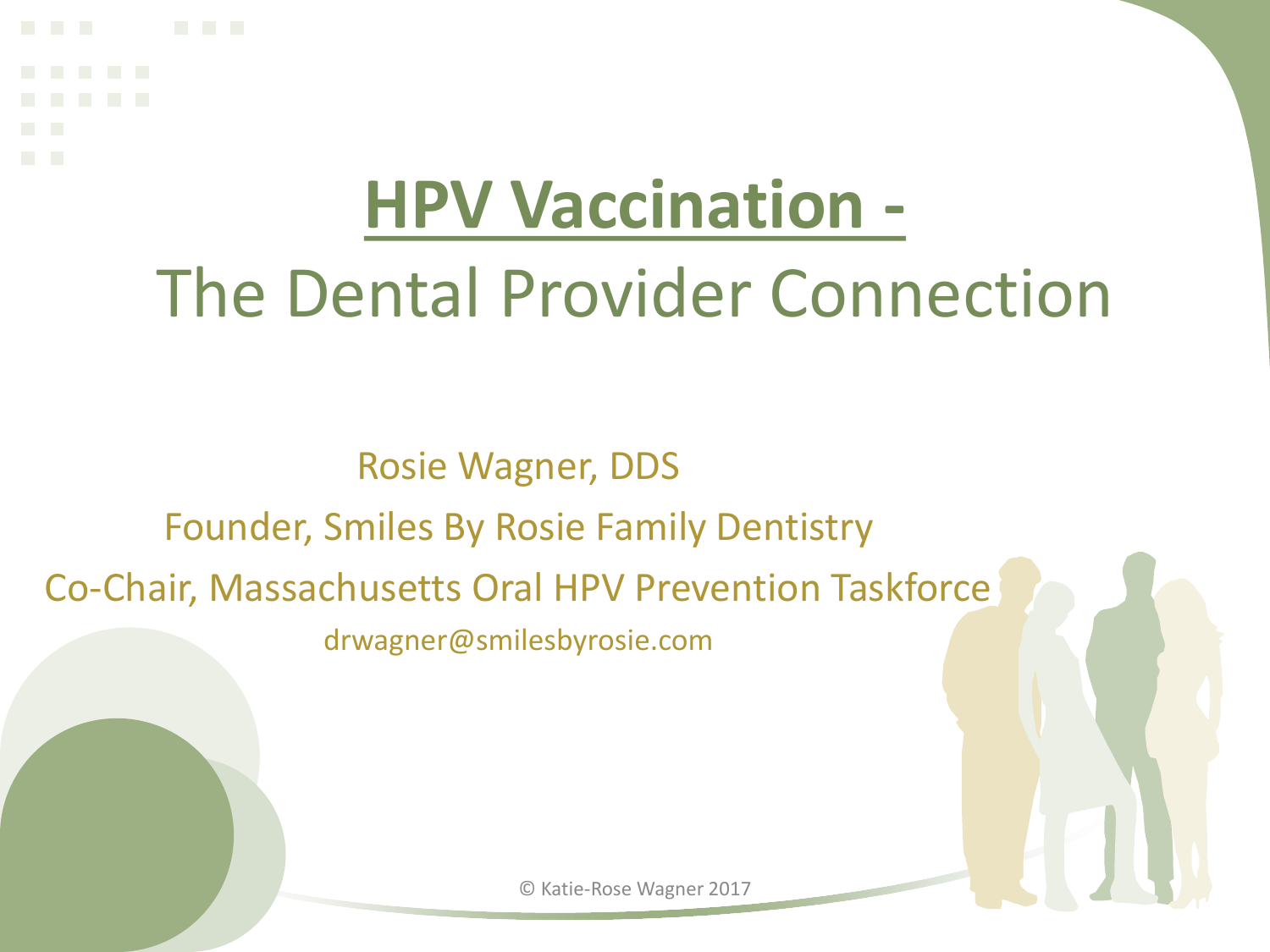# **Disclosures**

- I, Dr. Katie-Rose Wagner, have been asked to disclose any significant relationships with commercial entities that are either providing financial support for this program or whose products or services are mentioned during my presentations.
- I have no relationships to disclose.
- I may/will discuss the use of vaccines in a manner not approved by the U.S. Food and Drug Administration, but in accordance with ACIP recommendations.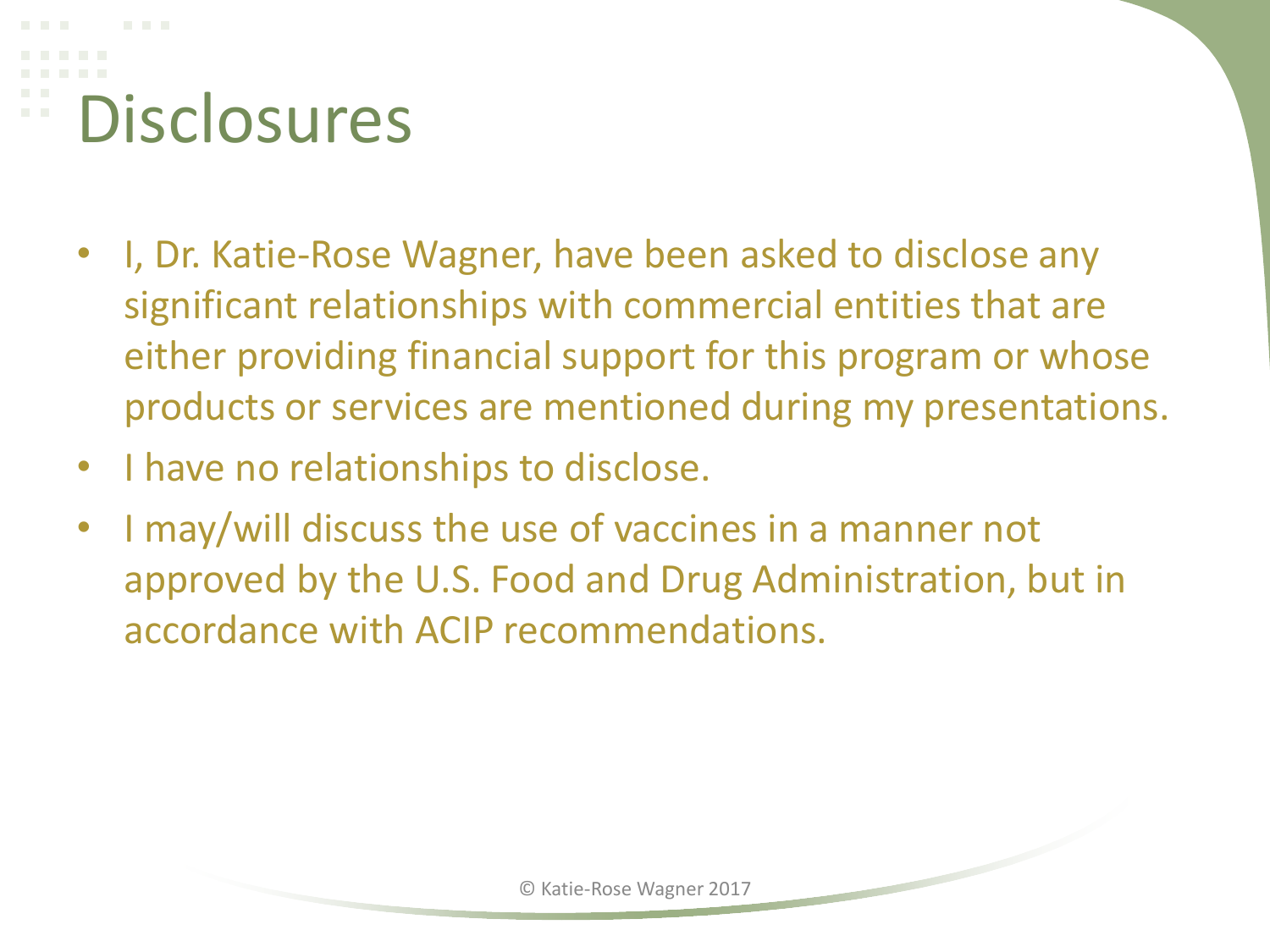

- **1. Connection between HPV and oropharyngeal cancers**
- **2. Role of dental providers in cancer screening, cancer prevention, and the patient-provider relationship**
- **3. Overview of the Massachusetts Oral HPV Prevention Taskforce**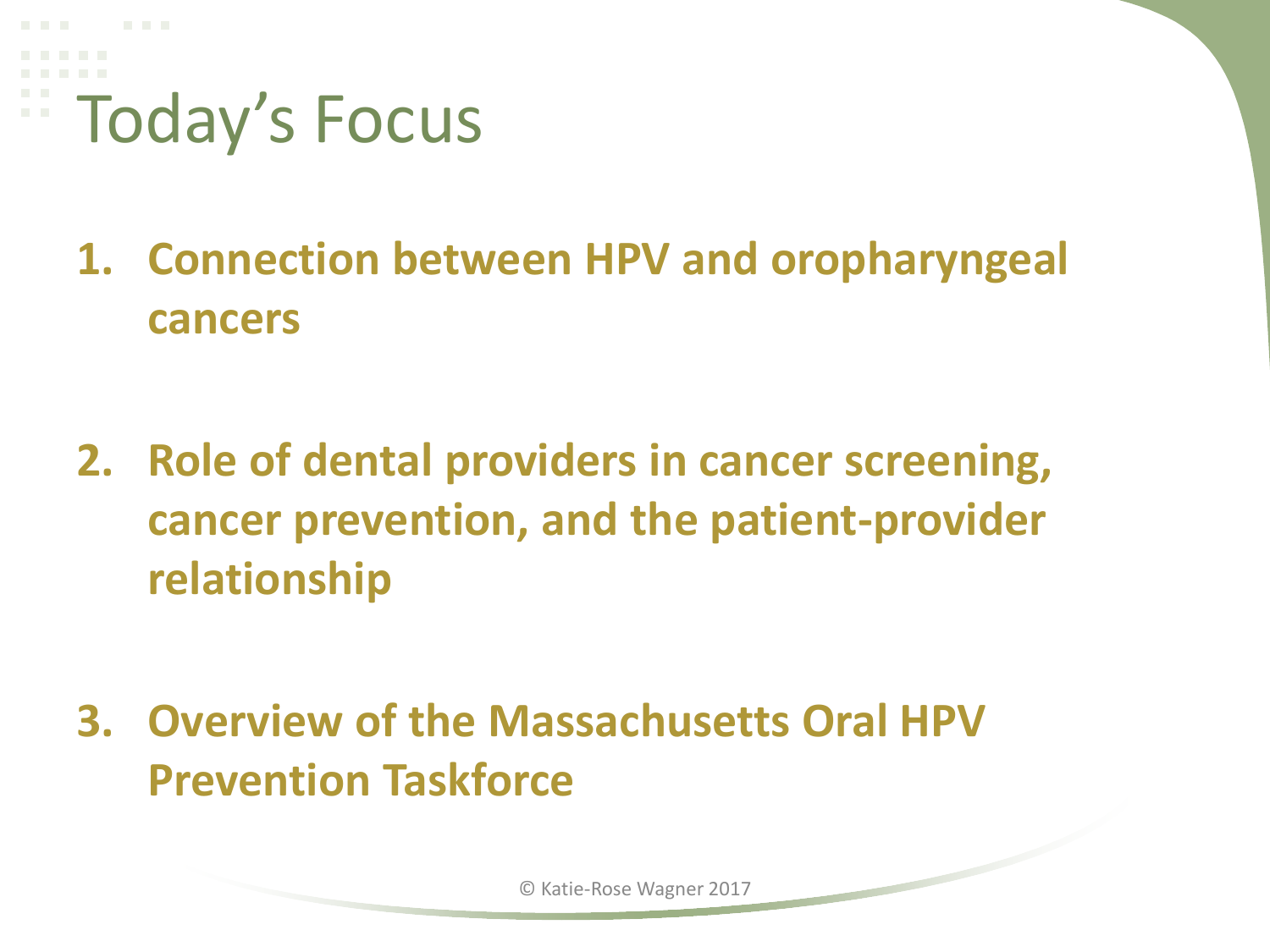## HPV and Oropharyngeal Cancers

- HPV (primarily HPV16) causes cancers in all genders and ages in oral and pharyngeal tissues:
	- Tonsils
	- Tonsillar crypts
	- Tonsillar pillars
	- Pharyngeal mucosa
	- $-$  Uvula<sup>1</sup>
	- Sites associated with squamous cell carcinoma (SCC) of the mouth
		- SCC/oropharyngeal connection

1 Bharti et al. *Indian J Sex Transm Dis* 2013 Jul-Dec; 34(2): 77–82.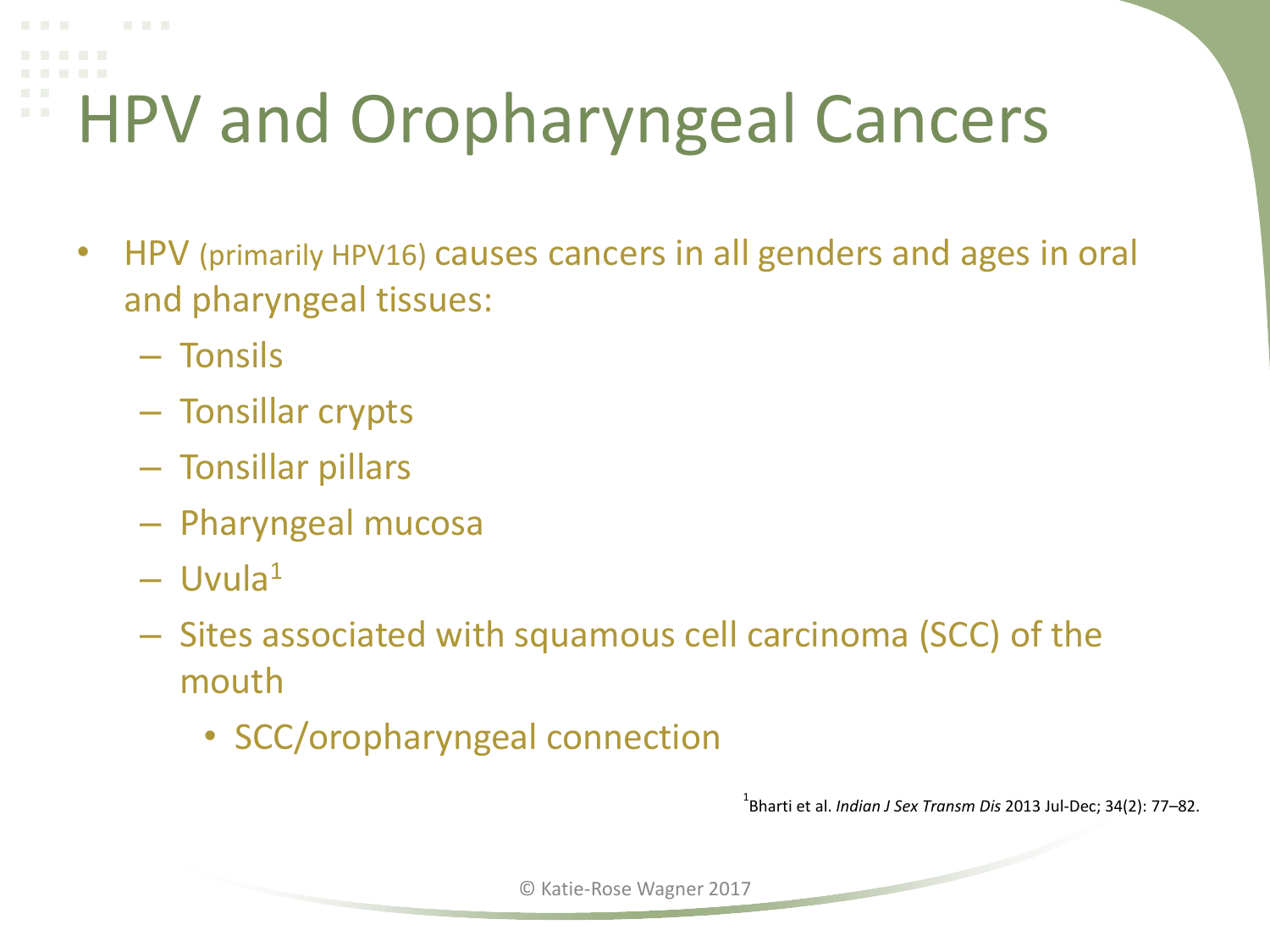**HPV Vaccine Protects Against Oral Cancers and Warts**

**HPV Vaccine protects against HPV16 and HPV 18**

- **These strains cause 97% of all HPV-related oropharyngeal cancers<sup>1</sup>**
- **Prevents pharyngeal and oral warts**

**<sup>1</sup>**Kreimer AR, Clifford GM, Boyle P, et al. Human papillomavirus types in head and neck squamous cell carcinomas worldwide: a systematic review. Cancer Epidemiol Biomarkers Prev. 2005 Feb;14(2):467–475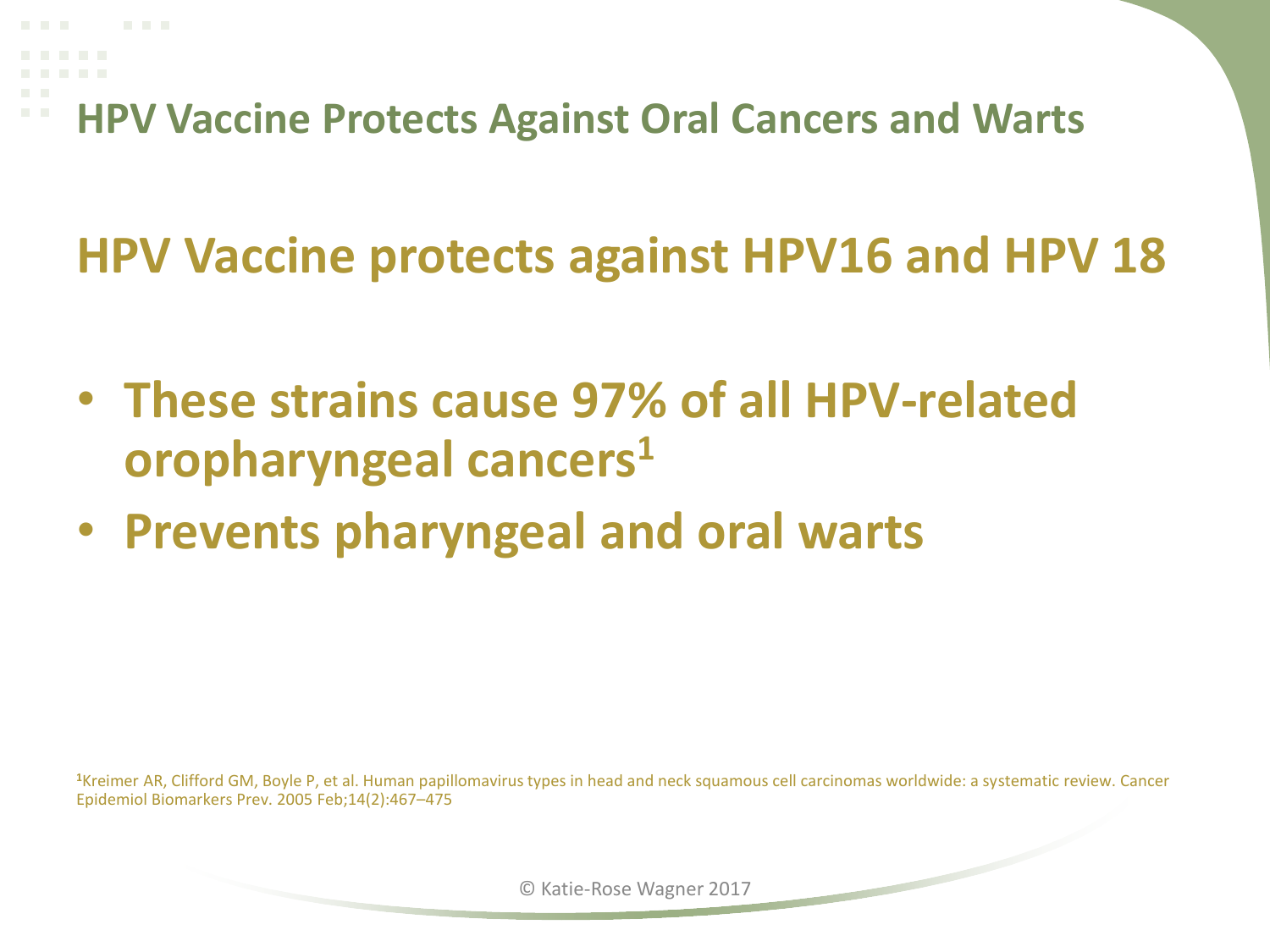## Why Are Dental Professionals Getting Involved?

- Close patient-provider relationships
	- Lasting decades
	- Family dentists treat all ages
	- Different levels of interactions: hygienist, dentist, assistants, etc.
- Already performing SCC cancer screenings
	- Adding **verbal questions** for oropharyngeal cancer symptoms
		- Dysphagia
		- Persistent unilateral sore throat
		- Lymphadenopathy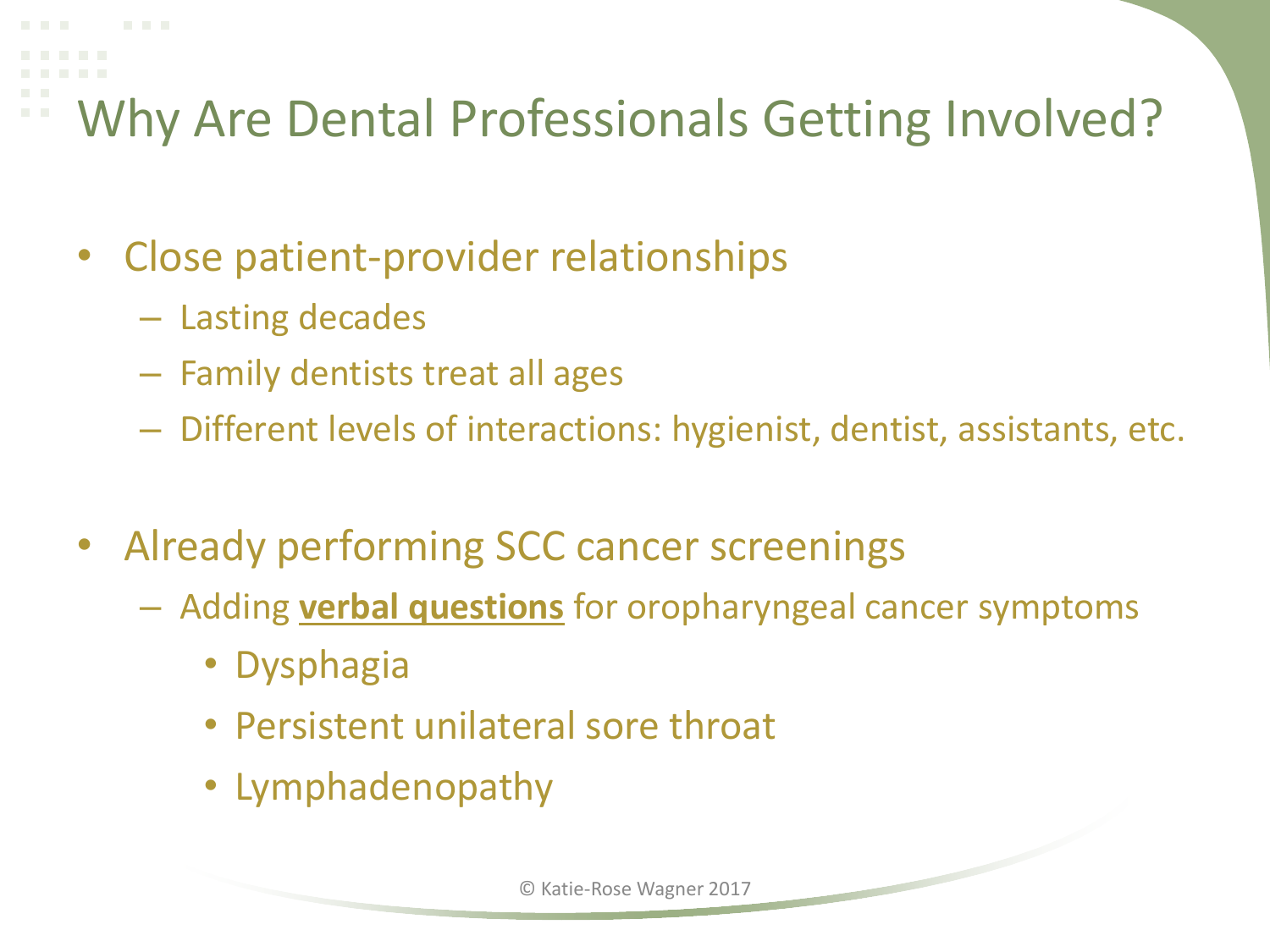### Why Are Dental Professionals Getting Involved?

- Excellent compliance and frequency
	- Semiannual preventive visits
	- Many dental patients do not report having a PCP
	- Only healthcare home for some people
- Responsibility to practice preventive care
- Great opportunity to educate dentists and hygienists on HPV and HPV vaccination
	- Not part of dental curriculum
- Dentists have great community involvement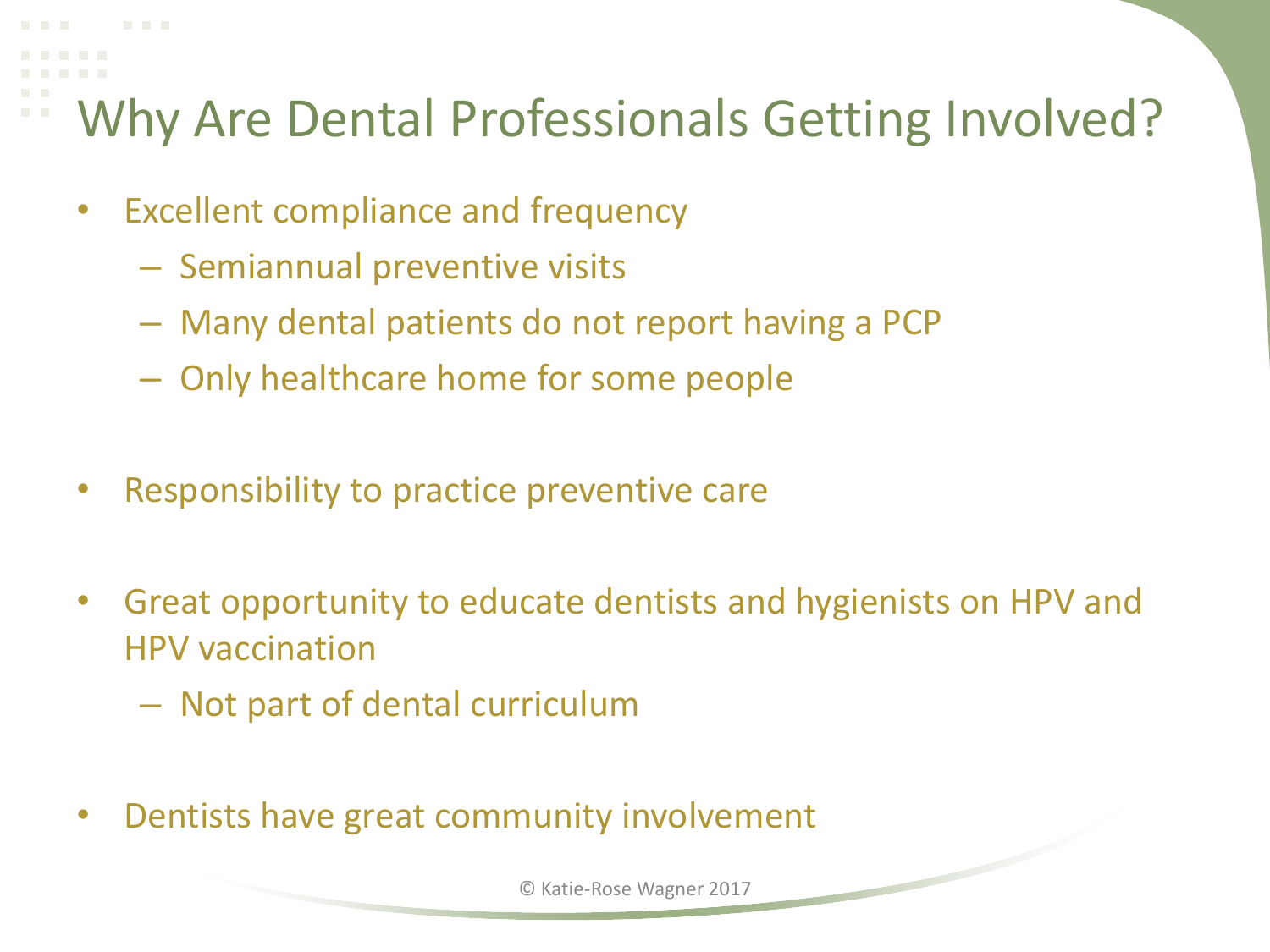Barriers With Dental Providers

- Unable to administer vaccinations – Can "host" retail pharmacies
- Patients and dentists not used to immunization discussions in dental setting**<sup>1</sup>**
- No established referral system
	- Following-up after referrals?
	- Where to refer?

**<sup>1</sup>**Daley et al. (2014) Prevention Of HPV-Related Oral Cancer: Assessing Dentists' Readiness. *Public Health* 128(3) 231-238.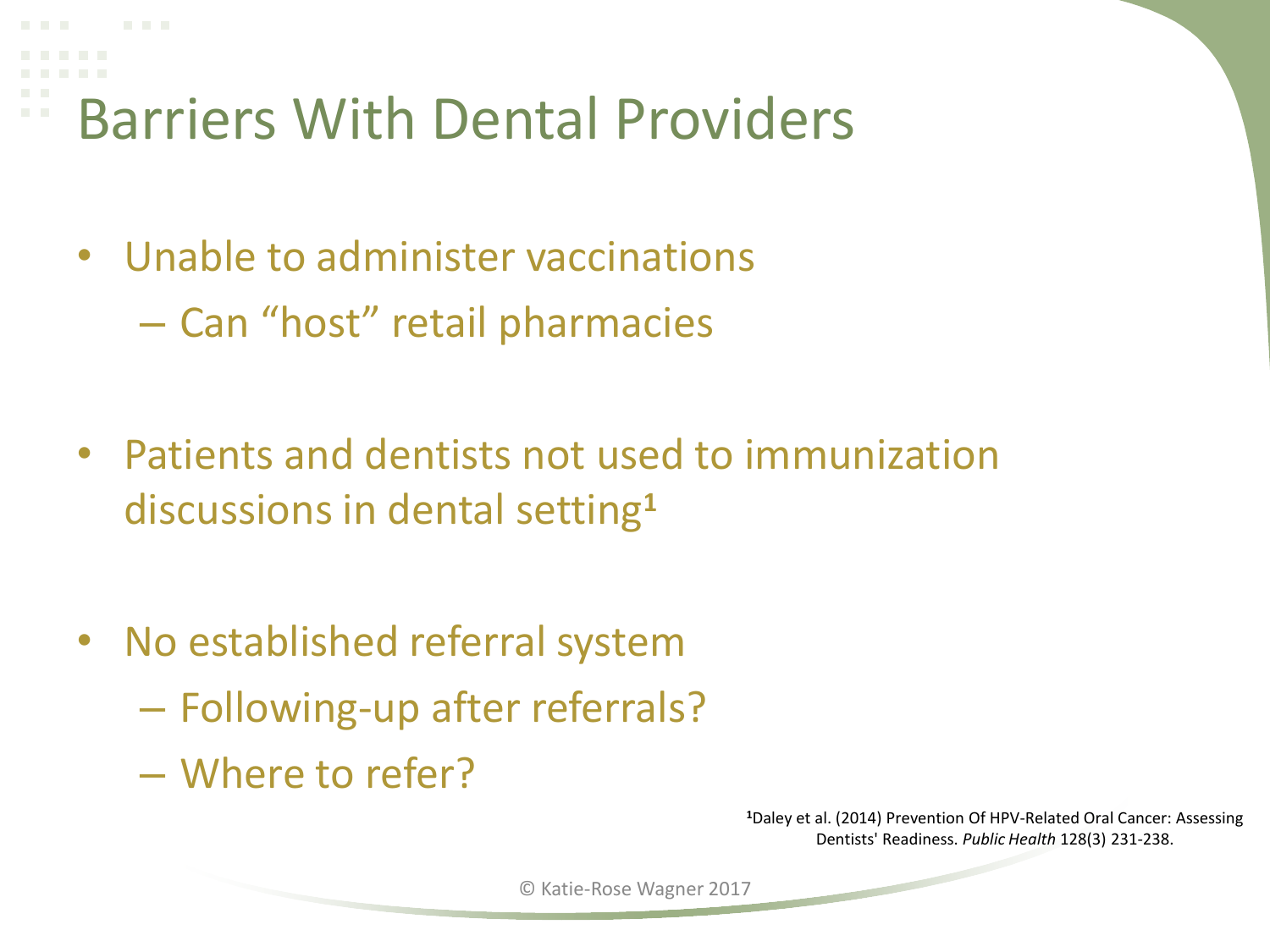#### Developed with support and cooperation from:

- **MA DPH Immunization Program**
- **Dana Farber Cancer Institute – HPV workgroup**
- **Team Maureen**
- **Brigham and Women's Hospital/Partners**
- **Smiles By Rosie Family Dentistry**

#### Goals:

- **Provide a central location for information on connections between HPV, HPVrelated oropharyngeal cancers and HPV vaccination**
- **Educate dental providers, patients, and the community**
- **Coordinate cross-disciplinary curricula among healthcare professionals**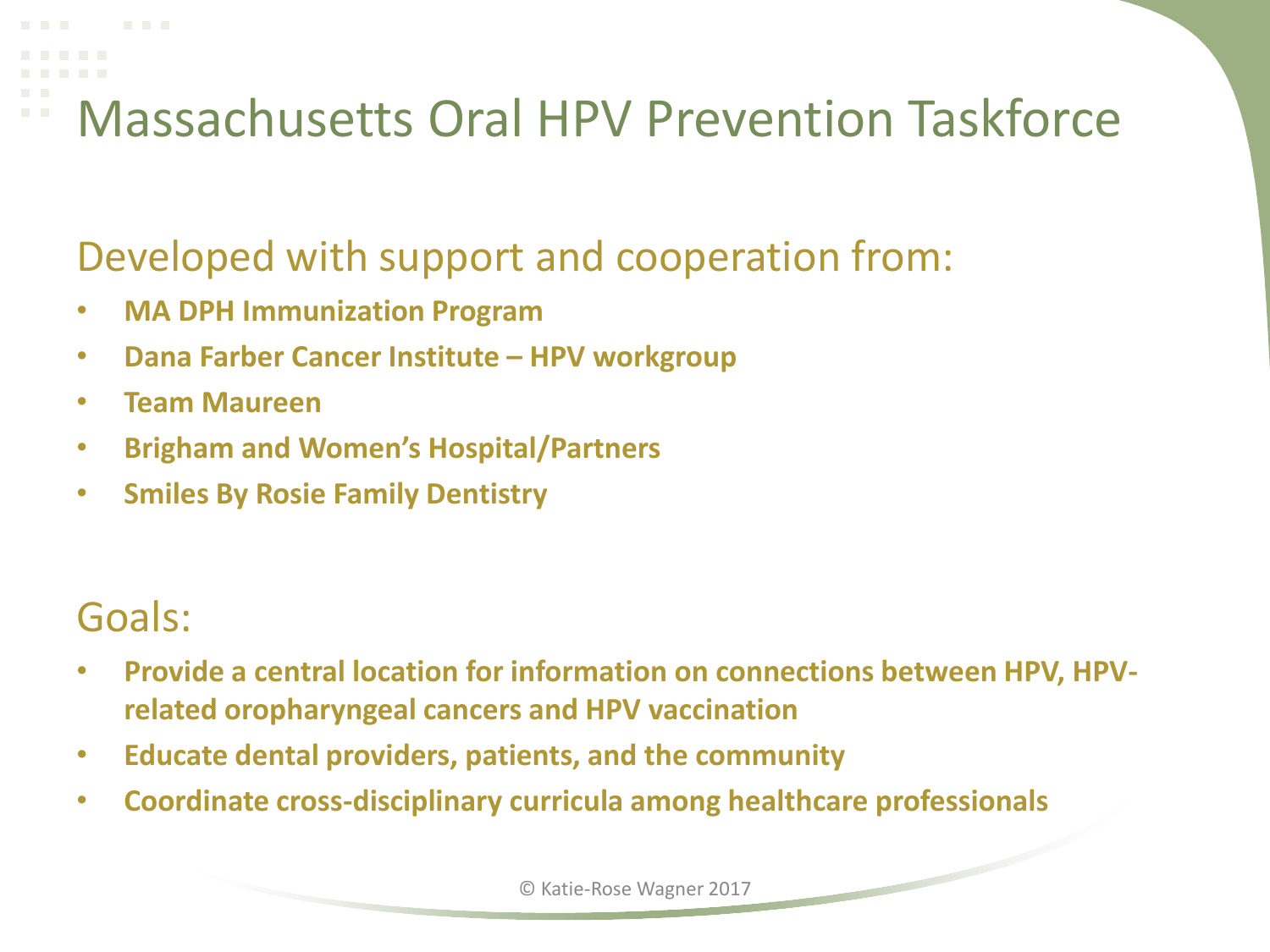### **Projects in the last 12 months:**

• Partnering with Team Maureen, developed a **Dental HPV Toolkit** that includes patient- and provider-facing pamphlets, referral pads, and posters. Distributed over 300 toolkits and have permanent online hosting for free download.

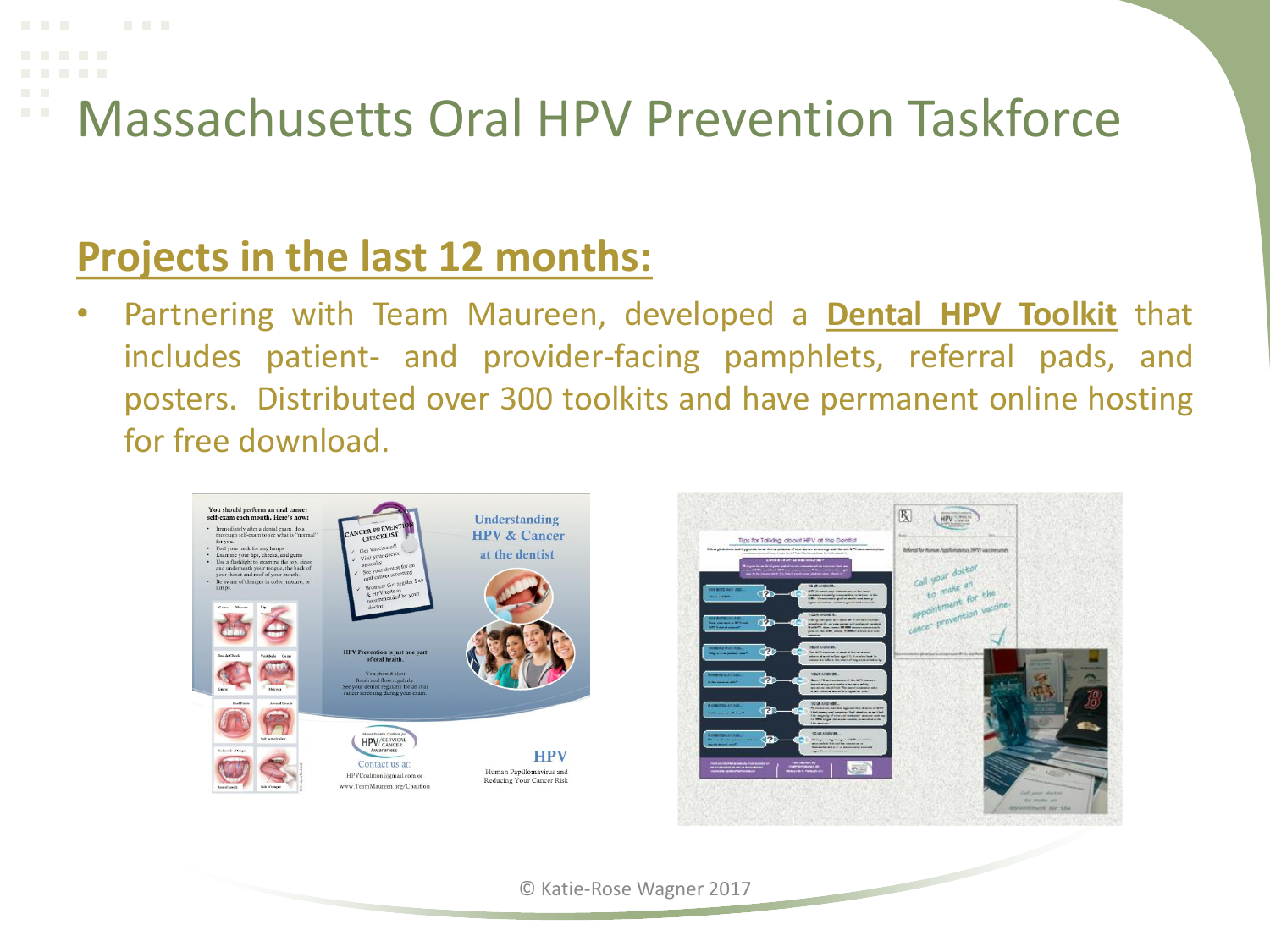### **Projects in the last 12 months (continued):**

- Published as the cover article in the Winter 2017 issue of the *Journal of the Massachusetts Dental Society*
- Presented a 3-hour course for 160 attendees of the Yankee Dental Congress
- Presented a table distributing educational materials and toolkits to attendees of the Yankee Dental Congress in 2016 and 2017
- Presented lectures to the North Short District Dental, Cape Cod District Dental Society, and the Charles River Community Health Center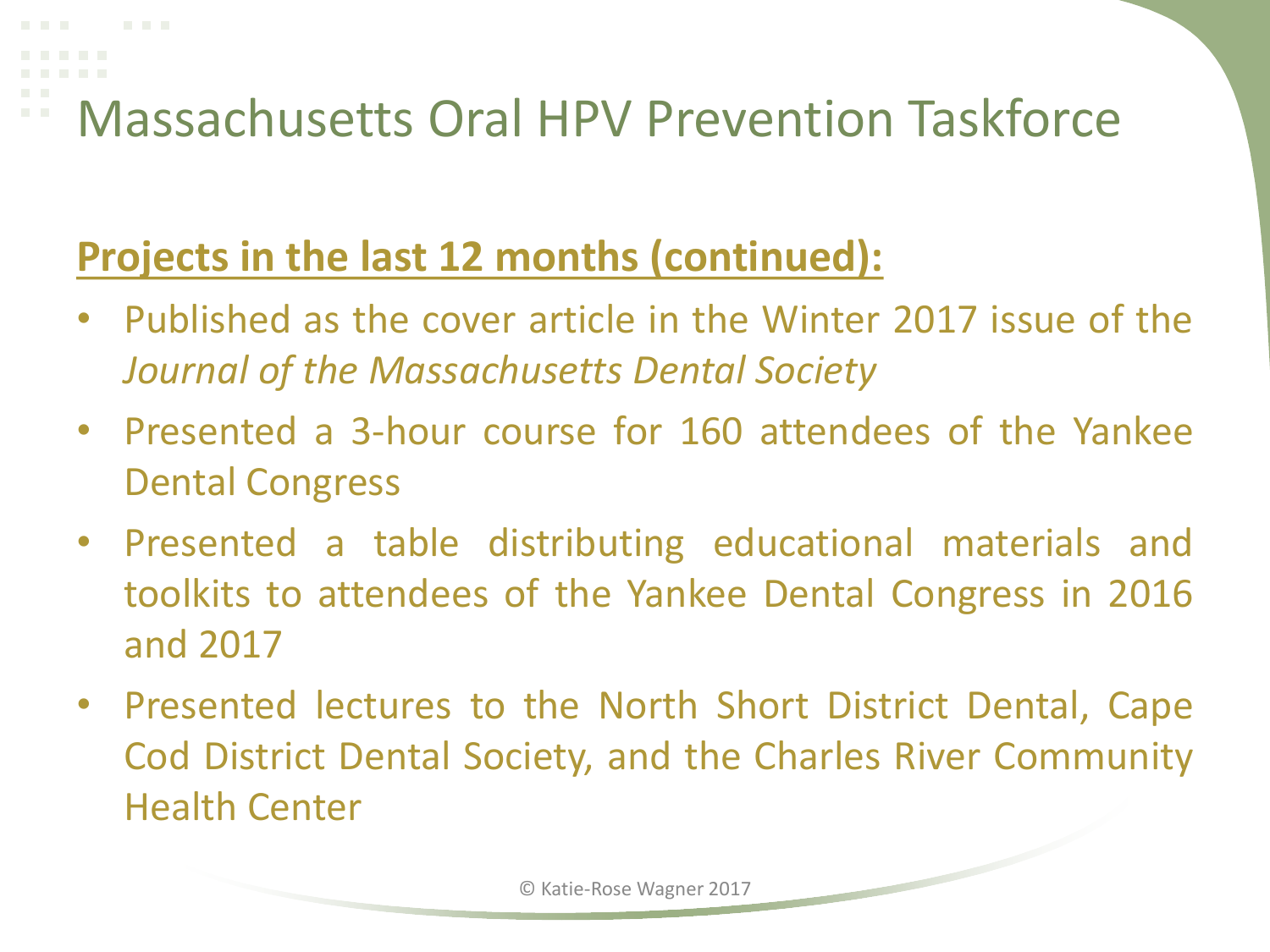### **Future Projects**

- Lectures planned for the Greater New York Dental Meeting, Rhode Island Dental Association, and New Hampshire Dental Association
- Data from pre- and post-questionnaires from lectures and toolkits
- Funding to expand taskforce
- Multidisciplinary outreach
	- Educating physicians
	- Public-facing curricula, events, and vaccination days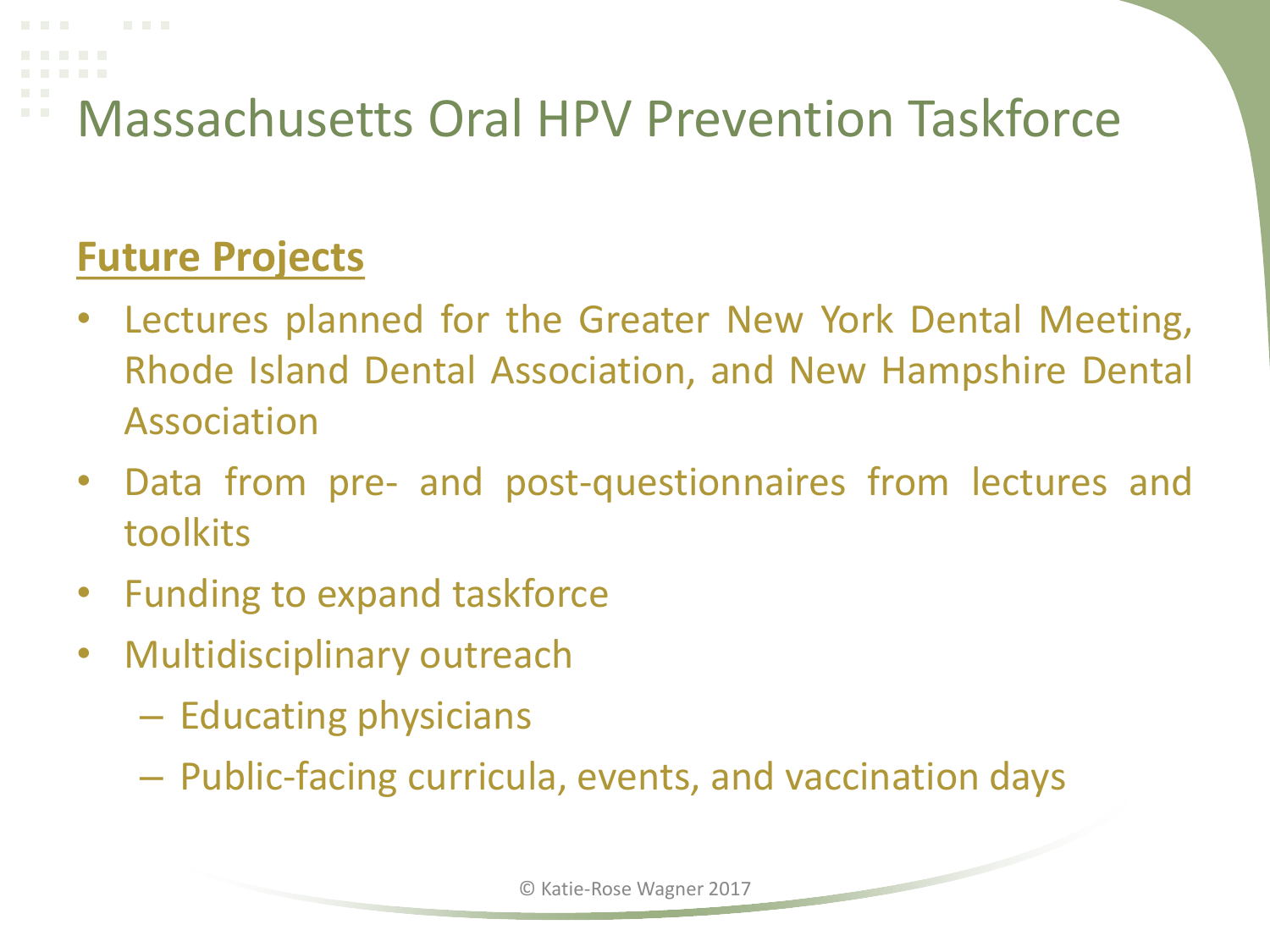# What Can You Do?

- 1. Distribute toolkits to physicians and dentists
	- <http://teammaureen.org/about/materials/c/680> (or email us for link!)
- 2. Invite us to lecture to your organization, providers, patients, or community
- 3. Speak with your own dentist about our efforts and encourage them to get involved and refer for HPV vaccination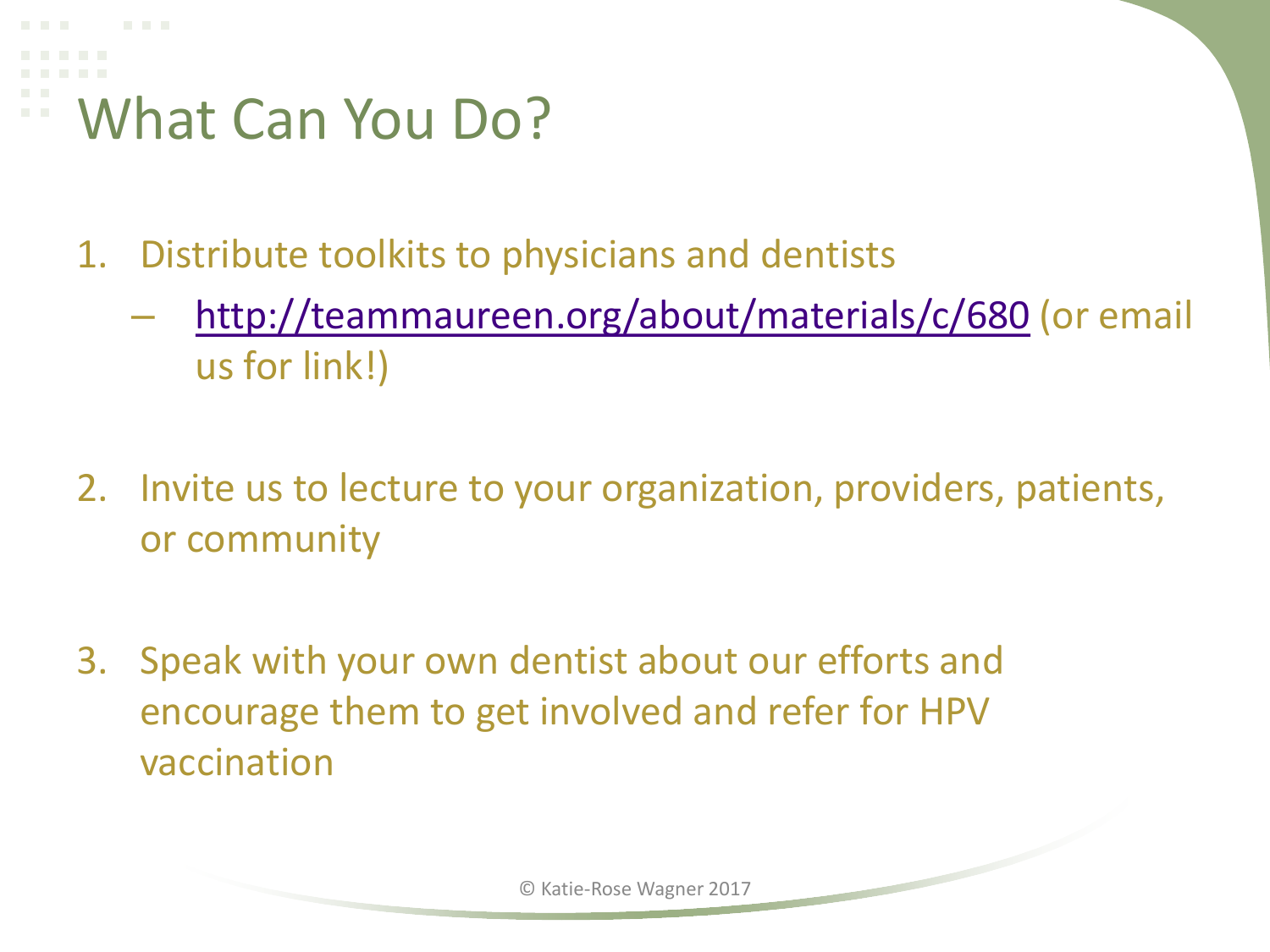What Can You Do?

- 4. Refer patients for HPV vaccination
- 5. Join the taskforce

6. Educate the public on the connection between HPV and oropharyngeal cancers